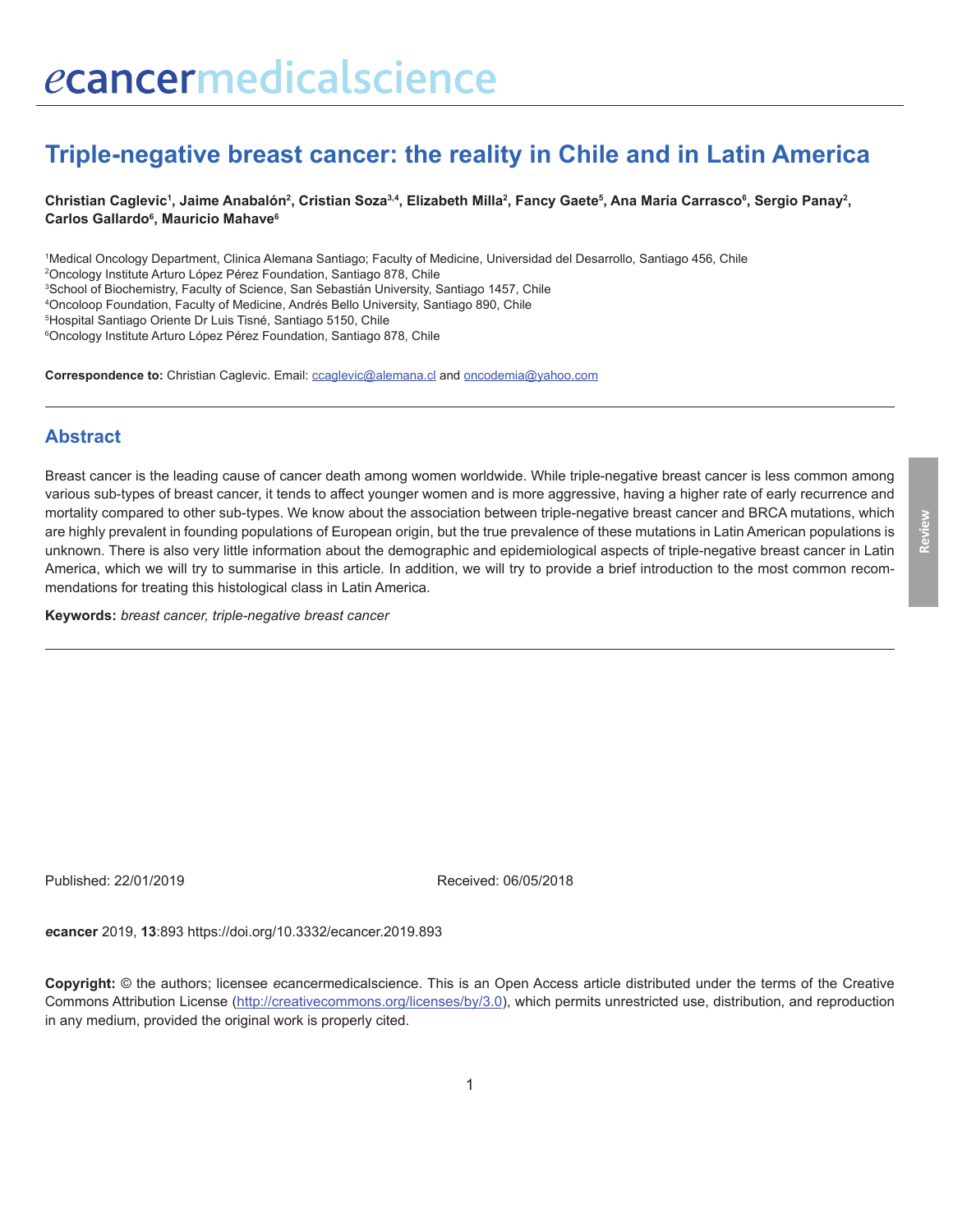#### **The epidemiology of breast cancer around the world and in Latin America**

In women, breast cancer is the most common neoplasm and the second cause of death from cancer worldwide [\[1\].](#page-5-0) This pathology may present itself in various ways [\[2\]](#page-5-0) and be related to multiple factors [\[3\].](#page-5-0) It is estimated that in 2012, 1.67 million new cases were diagnosed worldwide, corresponding to 25% of the total number of cancer cases [\[4\].](#page-5-0) Demographically speaking, both incidence and mortality rates vary according to the region, ethnic group and socioeconomic level analysed [\[1,](#page-5-0) [5,](#page-5-0) [6\]](#page-5-0). According to GLOBACAN 2012 estimates, in North America, the age-adjusted breast cancer incidence rate is 91.6 cases per 100,000 women and the age-standardised mortality rate is 14.8 cases per 100,000 women [\[4\].](#page-5-0) In the United States, despite the fact that breast cancer is still responsible for more than 40,000 deaths per year, the mortality rate has been decreasing continuously over the last 25 years [\[7\]](#page-5-0). In this way, it is estimated that for the decade of 2020– 2030, breast cancer will continue to be the most common cancer, along with lung and prostate cancer, but its mortality rate will drop to lower than that of pancreas and liver cancers [\[8\]](#page-5-0). European countries follow a similar trend to that of the United States. The leading neoplasia in women in this region is also breast cancer, affecting more than one in 10 women, and accounting for 28.8% of all female cancers [\[9, 10\].](#page-5-0)

Breast cancer has a high incidence rate in Latin America and is on the rise, so it is expected to double over the next decades [\[11,](#page-5-0) [12\]](#page-6-0). In fact, the incidence of this disease in Latin America and the Caribbean is 152,059 new cases (incidence of 42.7/100,000 adjusted by age), producing an age-adjusted mortality rate of 13 per 100,000 women [\[4\]](#page-5-0). The situation is made worse by the disparity in access to health services, diagnosis and detection, especially among ethnic minority communities and the lack of a good national cancer population registry in various countries [\[13\].](#page-6-0) In general, countries such as Mexico, Panama, Ecuador and Colombia have lower incidence rates than Central and Eastern Europe, similar to those of Asia. On the other hand, countries in the south of Latin America (Uruguay, Argentina and Chile) report higher incidence rates, similar to those of the United States and Europe [\[11\],](#page-5-0) possibly due to greater access to healthcare and greater technological development, together with fewer people living outside the cities when compared to other countries in the region.

Incidence and mortality rates for this cancer have steadily increased over the last 25 years [\[14\]](#page-6-0). In Chile, for example, the increase in the crude incidence rate has, on average, been around 10.7% of the compound annual growth rate. This means an increase of 28.9 per 100,000 women in 2000 to 39.2 per 100,000 women in 2003 [\[15\].](#page-6-0) Similarly, in Brazil, the crude incidence rate has also increased from 22.9 per 100,000 women in 1988 to 68.2 per 100,000 women in 2003 [\[16\]](#page-6-0).

The mortality rate in Latin American is variable, having decreased in some countries. For example, in Chile, the adjusted mortality rate increased from 1960 to the mid-1980s, but then between 1990 and 2010, there was a turning point, with a slight decrease [\[17,](#page-6-0) [18\]](#page-6-0). Demographic changes, ageing of the population and an increase in the incidence of this disease are factors that most impact the mortality rate in Latin America and the Caribbean. For example, it is estimated that, by 2030, the number of women over 60 will double and the World Health Organization estimates that by the same date, the number of deaths from breast cancer will increase from 43,208 to 73,542 cases in the region [\[19\]](#page-6-0).

In Chile, detection and diagnosis programmes together with timely access to treatments have managed to reduce mortality rates despite socio-economic disparities and changes in lifestyles within the population. However, the lack of national cancer population registries makes it difficult to estimate accurately the mortality rate caused by breast cancer [\[15\].](#page-6-0) There are only three cancer population registries in Chile: two are located in the south of the country, in the Los Ríos Region and Bío-Bío Province, while the third is located in the Antofagasta Region in the north of Chile. Although numerically speaking, these records represent a low percentage of the population; they show how incidence and mortality rates in a country like Chile vary according to geography and various environmental contexts. For example, in the Antofagasta Region, the type of cancer with the highest incidence in women is non-melanoma skin cancer with a rate of 41.6 per 100,000 women, followed by breast cancer with a rate of 35.9 per 100,000 women. On the other hand, in the Los Ríos Region and Bío-Bío Province, breast cancer is the highest-occurring pathology with incidence rates of 40.7 and 35.3 per 100,000 women, respectively [\[17\]](#page-6-0). Breast cancer is not the leading cause of death in either of these regions. Instead, it is lung cancer (Antofagasta) and cancer of the gallbladder and bile ducts (Los Ríos Region and Bío-Bío Province) [\[20\]](#page-6-0). This shows the importance and usefulness of implementing national cancer registries in Latin American countries in order to establish strategies for detection and early diagnosis, in planning for access to appropriate treatments and prevention according to the major risk factors present. There is currently a huge effort being made in Chile to improve cancer registries, by seeking realistic ways to increase population sampling in order to have better statistics that may be useful for a better diagnosis and definition of public policies aimed at early diagnosis and timely treatment of cancer.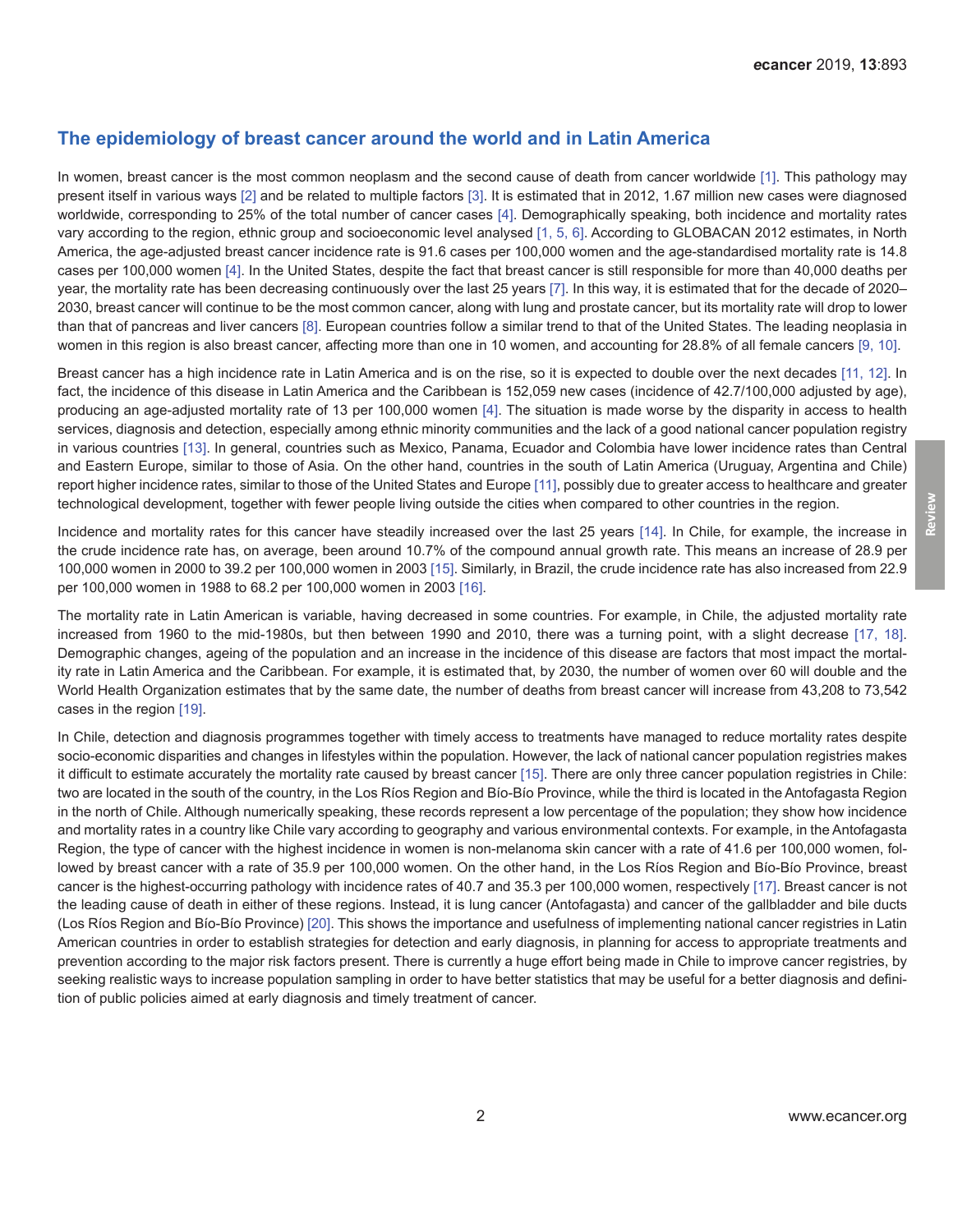## **Triple-negative breast cancer: molecular and demographic aspects, impact in Chile and Latin America**

Following the original work of Perou, which showed the existence of intrinsic sub-types of breast cancer defined based on profiles of gene expression [\[21\],](#page-6-0) a consensus classification based on immunohistochemical markers was established. Each of these groups has its own clinical behaviour with particular patterns of response to specific therapies in some cases.

In relation to the expression of oestrogen receptors, progesterone receptors and HER2 overexpression, four categories have been identified: Luminal A, Luminal B, HER2-amplified and Triple Negative, the latter of which includes tumours that do not express any of other three markers [\[22\]](#page-6-0).

This group is heterogeneous, containing histological sub-types with especially good prognosis such as adenoid cystic carcinoma and varieties of greater aggressiveness such as metaplastic carcinoma. The basal-like sub-type defined by PAM50 is the most represented in the triple-negative category, where more than 90% of basal-likes are triple negative, and at the same time, basal-like is the most common sub-type within the triple negatives [\[23,](#page-6-0) [24\]](#page-6-0). Additionally, triple negatives have been subdivided into four more groups on the basis of gene expression, however, up to now, this sub-classification has had no real use in clinical practice [\[25\].](#page-6-0)

According to various publications worldwide, between 15% and 20% of invasive breast tumours belong to the triple-negative group [\[26–28\]](#page-6-0), with a higher occurrence among women under 40 years of age. The North American literature shows a higher incidence rate among patients of African descent, with a reported prevalence of up to 39%, followed by women of Hispanic origin. Population studies based on registries such as the California Cancer Registry and The Surveillance, Epidemiology, and End Results (SEER) Program of the National Cancer Institute (NCI) report a triple-negative disease prevalence of 12.5% that is strongly associated with patients under 40 years of age and of African descendent, in addition to low socio-economic levels and people with less access to healthcare [\[29–](#page-6-0)[32\]](#page-7-0).

In Latin America, breast cancer is the leading cause of death from tumours in young women. Triple-negative breast cancer is becoming a more common situation in young women, accounting for 20% of deaths due to breast cancer in the 45 years or younger age group, twice as much as the reported rate in developed countries. The reported prevalence of triple-negative disease in Latin America in young women ranges between 18% and 35%, with the highest rates being reported in countries such as Mexico and Peru [\[33\].](#page-7-0)

Not much data on triple-negative disease has been published in Chile. A retrospective study in a university centre explored the situation of breast cancer at extreme ages (under 41 years of age and over 69) over a period of 16 years. 12% of patients in the registry were under 41 years of age, with Luminal B being the most frequent sub-type (43%), followed by Luminal A (33.2%) and triple-negative disease in third place (17.8%) [\[34\]](#page-7-0). Not yet published information from the Oncology Institute, Arturo López Pérez Foundation in Santiago, Chile reports that in 20 new cases of triple-negative breast cancer diagnosed during 2017, only 20% of patients were under the age of 40 and the average age of all patients was 49 years old, which shows an epidemiological discrepancy compared with known data from other populations of the same regional area. On the other hand, official data from the Luis Tisné Hospital in Santiago, Chile (flagship hospital for the diagnosis and treatment of breast cancer) reviewed for this work, showed that out of a total of 285 biopsies performed on patients with breast cancer between June 2014 and May 2015, only 8.7% corresponded to the triple-negative sub-type, thus showing a much lower prevalence of this sub-type of breast cancer in a representative sample of Chilean women with breast cancer when compared with other groups in Latin America.

Unfortunately, there is a regional lack in our continent in terms of having real epidemiological knowledge of many oncological pathologies, and in particular, the epidemiology of triple-negative breast cancer. Neither is there any certainty of the magnitude of the problem nor of the differences among countries and among regions within the same country, considering that most of the published data about breast cancer involve the total number of patients independent of the histological sub-types. In the understanding of the most aggressive natural history of triple-negative breast cancer, it is necessary to consider the report of this sub-type of breast cancer within the various health systems of Latin America, given that it may have potential implications in projecting health policies aimed at attacking this disease more quickly and more aggressively in consideration of its high mortality rate and poor prognosis.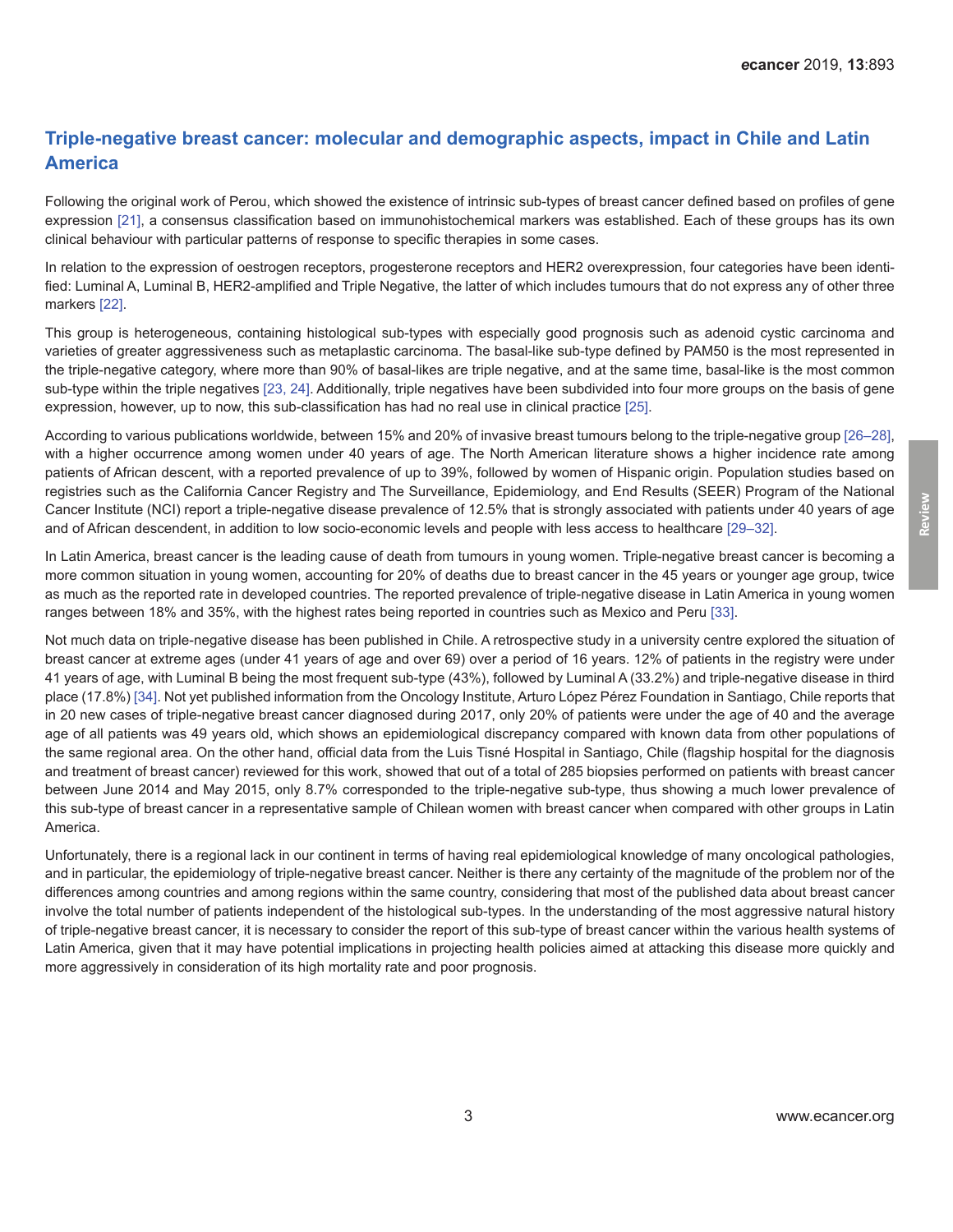#### **Clinical presentation and natural history**

Compared with Luminal A and Luminal B type tumours, the triple-negative sub-type or variety tends to occur with a larger size, a higher histologic degree and a faster growth. In fact, they can often be investigated as 'interval tumours' during screening programmes. In relation to a possible greater lymph-node involvement, there is no clearly demonstrated association so far. Its frequent metastatic presentation is characterised by a greater visceral involvement, particularly in the central nervous system and lungs, and a lower frequency of bone involvement [\[35\].](#page-7-0)

These tumours are generally associated with a worse prognosis in relation to luminal tumours, with a less than 80% chance of surviving 5 years, on average, compared with non-triple-negative tumours, where the chance of surviving 5 years exceeds 90%, according to U.S. data. There are limitations in the understanding of the underlying biology, as well as the lack of specific therapeutic agents for its treatment. Its recurrences are early and systemic, with a significantly higher risk of death during the first 5 years following diagnosis. Up to 50% of patients diagnosed with non-metastatic triple-negative breast cancer will become ill again and 37% will die from the disease during the first 5 years after surgery [\[36,](#page-7-0) [37\]](#page-7-0). What was shown is that it has the highest recurrence-free survival rate in patients who underwent neoadjuvant chemotherapy and who managed a pathologic complete response compared to women who did not achieve this goal (HR 0.24 (95% CI 0.18–0.33)) [\[38\]](#page-7-0). The use of platinum in combination with anthracyclines and taxanes demonstrated a statistically better pathologic complete response (53%) compared with patients who did not use carboplatin (39%) with triple-negative breast cancer stages II and III [\[39\]](#page-7-0), behaviour that in the end may result in a greater hope for recurrence-free survival and, indirectly, the overall survival of these patients. The benefit of using carboplatin-based treatments shows even better results in a pathologic complete response in those groups of patients who are carriers of BRCA mutations [\[40\].](#page-7-0) In the presence of metastasis, the median survival is between 9 and 12 months, compared to 2–4 years observed in other sub-types of breast cancer. [\[41\]](#page-7-0)

Patients with metastatic disease have a short progression-free survival expectancy following the failure of the first-line chemotherapy with an average of no longer than 4 months, indicating the great need to develop drugs to treat triple-negative breast cancer**.** With the exception of Olaparib for the treatment of tumours with BRCA germline mutations [\[42\]](#page-7-0), there are currently no other approved therapies for this group, leaving cytotoxic chemotherapy as a pillar of systemic treatment. On the other hand, the actual prevalence of BRCA mutations is not well known among the various towns and regions of Latin America. There are varying results in different populations within the same country and in populations selected by genetic risk criteria [\[43,](#page-7-0) [44\]](#page-7-0).

Various recommendation guidelines for Latin American regarding the management of early and metastatic breast cancer recognise triple-negative breast cancer as a high-risk variety, however, they do not suggest the use of different therapies from those already commonly used for other sub-types (excluding targeted therapies for Luminal HER2), such as treatments based on anthracyclines and taxanes. Triple-negative breast cancer has higher response rates to neoadjuvant chemotherapy in comparison with other sub-types of breast cancer and is known as the triple-negative breast cancer paradox [\[45\].](#page-7-0) Advantages of neoadjuvancy include minimising the size of the tumour to allow breast-conserving surgery in selected cases, reducing options for extensive axillary dissection, making an inoperable tumour resectable and allowing an *in vivo* evaluation of the sensitivity of the tumour to chemotherapy, thereby decreasing the possibilities of metastasis. There is a shortage of public policies and management guidelines on early disease that include studies on BRCA mutations and the use of platinum duplicates in neoadjuvant therapies. In a meta-analysis involving 11,955 patients undergoing neoadjuvant chemotherapy for breast cancer, the pathologic complete response showed a significant correlation with disease-free survival and overall survival [\[38\]](#page-7-0). Patients who achieved a pathologic complete response had significantly better results. Recurrencefree survival with an HR of 0.24 and overall survival with an HR of 0.16 indicate that pathologic complete response has a prognostic value in triple-negative breast cancer. The most used adjuvant systemic treatment in Latin America, where neoadjuvancy was not used previously, includes the sequential combination of chemotherapy based on anthracyclines followed by taxanes. Similar confrontation occurs in metastatic disease where, since hormonal therapies cannot be used, the range of options is limited today to systemic therapies which include anthracyclines, taxanes, platinum-based duplicates (e.g. a combination of carboplatin and gemcitabine) and capecitabine, ixabepilone, among other options.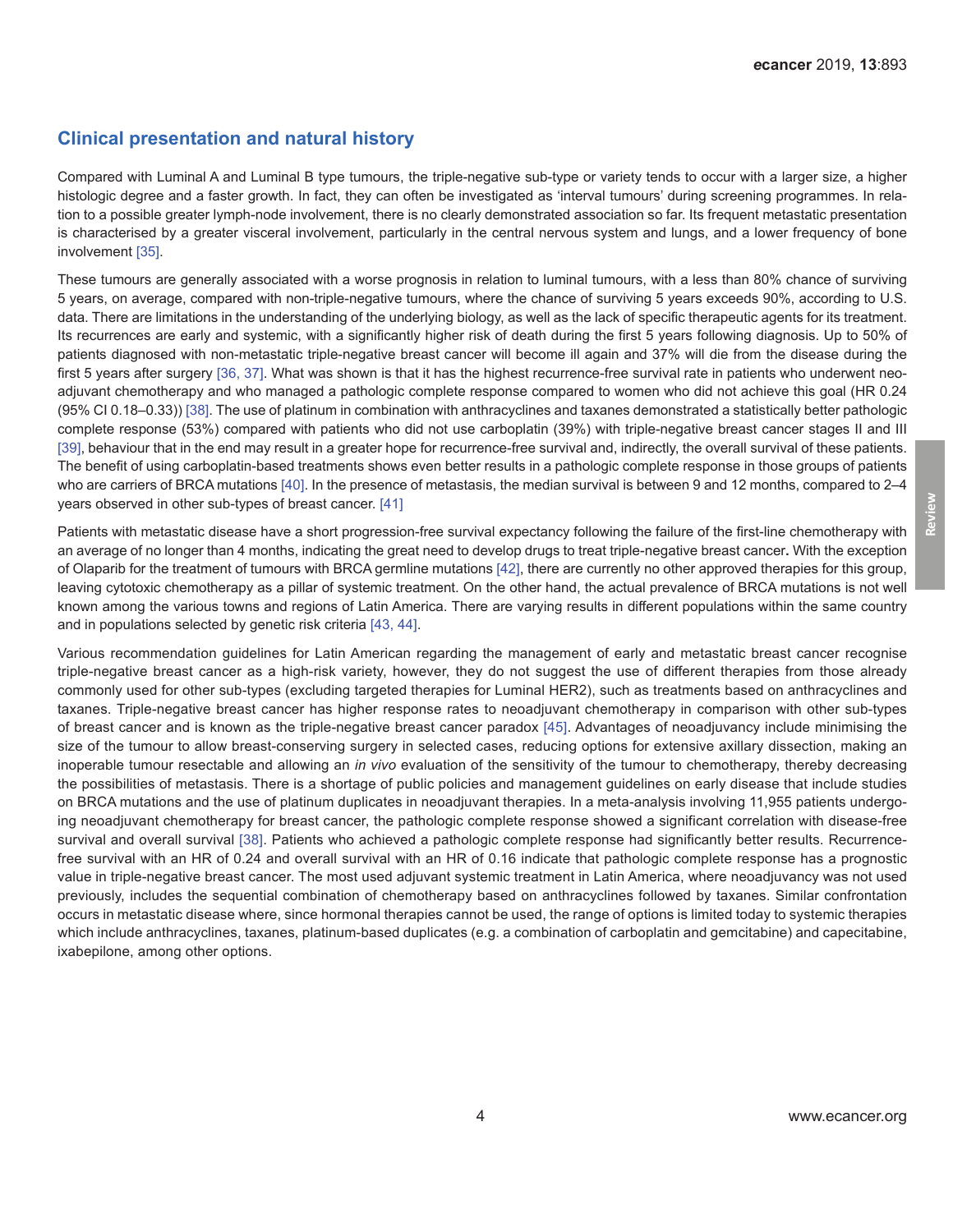| Category                        | Details of the Study                                                                                                                                                                                                                                                                               | <b>Phase</b> | <b>NCT</b>         |
|---------------------------------|----------------------------------------------------------------------------------------------------------------------------------------------------------------------------------------------------------------------------------------------------------------------------------------------------|--------------|--------------------|
| Inhibitors checkpoint           | Nab-paclitaxel ± atezolizumab (MPDL3280A) in previously untreated<br>patients (IMpassion130)                                                                                                                                                                                                       | Ш            | NCT02425891        |
|                                 | Study of Pembrolizumab (MK-3475) plus chemotherapy versus che-<br>motherapy plus placebo for inoperable, locally recurring or previously<br>untreated metastatic triple-negative breast cancer (MK-3475-355 /<br>KEYNOTE-355)                                                                      | Ш            | NCT02819518        |
| <b>PARP inhibitors</b>          | A Phase 3, open-label, randomized parallel, 2-arm, multi-centre study Of<br>Talazoparib (Bmn 673) versus physician's choice in germline BRCA muta-<br>tion subjects with locally advanced and/or metastatic breast cancer, who<br>have received prior chemotherapy regimens for metastatic disease | Ш            | <b>NCT01945775</b> |
| Antiandrogen therapy            | Bicalutamide versus first-line chemotherapy in androgen receptor positive<br>triple-negative metastatic breast cancer                                                                                                                                                                              | Ш            | NCT03055312        |
| <b>PI3K-AKT-mTOR inhibitors</b> | Paclitaxel + AZD5363 in first line metastatic (PAKT)                                                                                                                                                                                                                                               | Ш            | NCT02423603        |
|                                 | BYL719 monotherapy in metastatic breast cancer (second line)                                                                                                                                                                                                                                       | Ш            | <b>NCT02506556</b> |
| <b>Conjugated antibodies</b>    | Randomised, sacituzumab govitecan (IMMU-132) versus treatment of the<br>doctor's choice in patients with triple-negative metastatic breast cancer<br>who have received at least two lines of previous treatments                                                                                   | Ш            | <b>NCT02574455</b> |

**Table 1. Clinical studies in development for patients with triple-negative breast cancer.**

In addition to available treatments, considering the poor prognosis of triple-negative breast cancer and the strong aggressiveness of metastatic disease added to the ignorance of the real incidence and prevalence of triple-negative disease in our populations, as well as the urgent need for new treatment options, it makes sense to involve patients in clinical studies [\[46\]](#page-7-0) and give patients the option of receiving new therapeutic options that can potentially affect a better prognosis and survival rate (Table 1).

# **Conclusions**

Breast cancer is the leading cause of death in women around the world. Among the sub-types classified by Perou, triple-negative breast cancer has biological characteristics that make it a sub-type with a more aggressive presentation at earlier ages, a very high risk of mortality and/or a quick recurrence rate and, at the same time, high and early failure of systemic therapy in metastatic disease.

In Israel and Europe, triple-negative breast cancer, like ovarian cancer, has been widely associated with populations having a high prevalence of BRCA gene mutations (BRCA 1 and BRCA 2); a situation occurring in various populations worldwide in women who are carriers of these mutations. In Latin America where the known presence of BRCA mutations is much lower than in the other regions mentioned, the prevalence of triple-negative breast cancer ranges between 8% and 35% according to different reports. However, the prevalence of this problem is not known for certain because little data has been reported on the various sub-types in the country, and we are limited to information published in reports on regional experiences and series, including information presented at scientific events but not published.

This disinformation must be improved in order to consider health policies that focus on the triple-negative disease; a sub-type of breast cancer with its own characteristics such as its aggressiveness, its occurrence mainly in young women, its high rate of metastasis and mortality when compared with other histological sub-types, all of which convert this sub-type into a unique variety with a worse prognosis.

In locoregional disease, neoadjuvant chemotherapy associated with a pathologic complete response has been shown to have an impact on the survival of these patients. For this reason, this method, often discarded in Latin America for practical reasons such as a lack of rapid access to cancer centres, a lack of knowledge about the natural history of triple-negative breast cancer and the lack of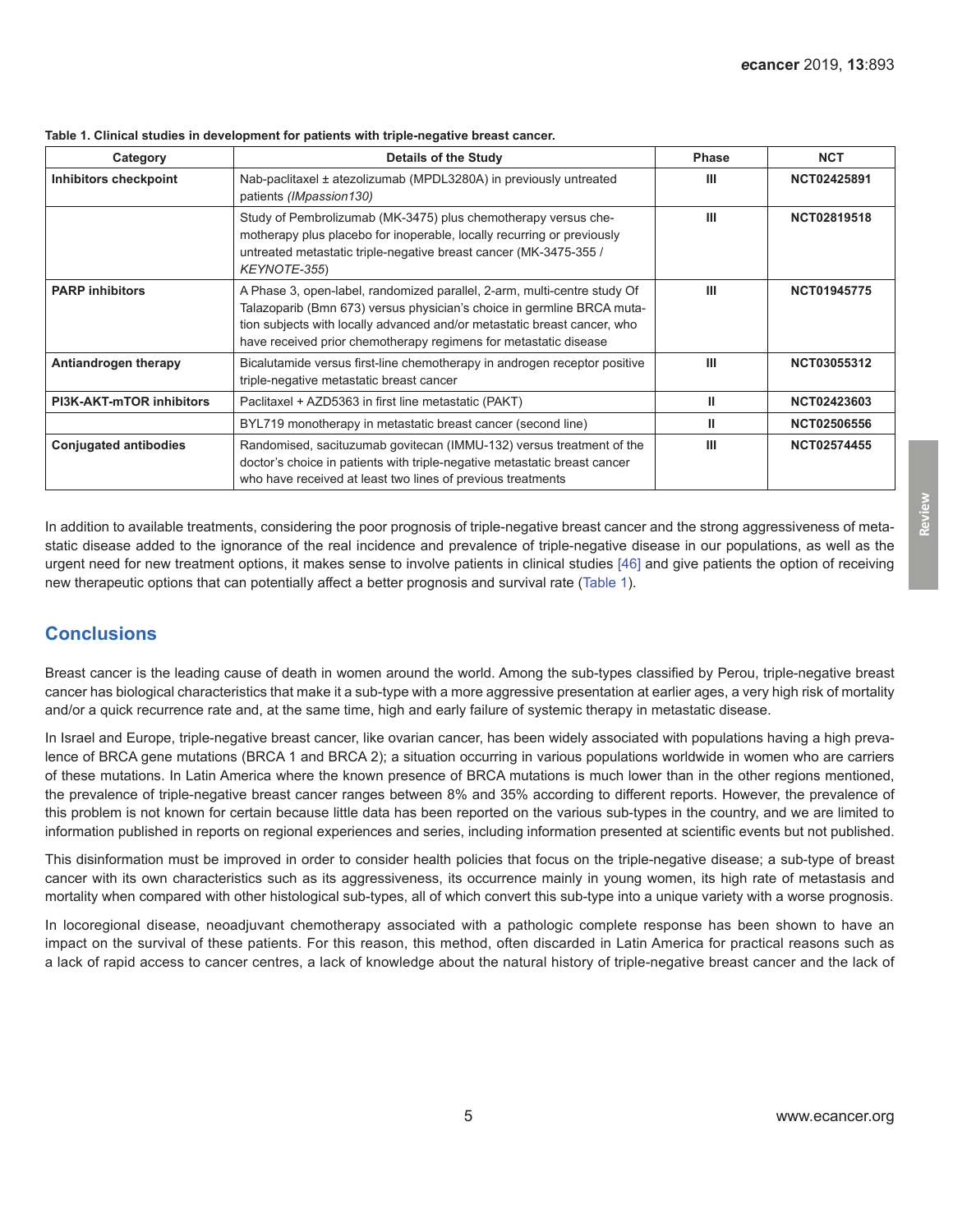<span id="page-5-0"></span>multidisciplinary cancer management in some areas, should standardise the use of neoadjuvant chemotherapy in all women in Latin America with triple-negative non-metastatic breast cancer, ideally with combinations containing carboplatin or cisplatin. Unfortunately, to date, the prognosis of the metastatic disease is poor and the option of managing the disease is limited to various palliative chemotherapy options. However, the possibility of including these patients in clinical studies, even women with the locoregional disease, would be highly recommended.

## **Conflicts of interest**

This publication has not been funded by any industry or by any institution. None of the authors have received payment of any kind for this publication. Christian Caglevic declares the following conflicts of interest:

- • Speaker: MSD, GSK, Bayer, BMS, Boehringer Ingelheim, Tecnofarma, Roche
- • Principal Investigator: MSD, GSK, Bayer, Boehringer Ingelheim, Astellas, Roche, Astra Zeneca, BMS, Novartis
- • Advisory and Consulting: MSD, BMS, Bayer, Astra Zeneca, Boehringer Ingelheim, Lilly, Tecnofarma
- Sponsored Educational Programme: Boehringer Ingelheim, Tecnofarma, BMS, MSD

#### **References**

- 1. Hiatt RA and Brody JG (2018) **Environmental determinants of breast cancer** *Annu Rev Public Health* **39** 113–133 [https://doi.](https://doi.org/10.1146/annurev-publhealth-040617-014101) [org/10.1146/annurev-publhealth-040617-014101](https://doi.org/10.1146/annurev-publhealth-040617-014101) PMID: [29328875](http://www.ncbi.nlm.nih.gov/pubmed/29328875)
- 2. Kohler BA, [Sherman RL](https://www.ncbi.nlm.nih.gov/pubmed/?term=Sherman RL%5BAuthor%5D&cauthor=true&cauthor_uid=25825511), and [Howlader N](https://www.ncbi.nlm.nih.gov/pubmed/?term=Howlader N%5BAuthor%5D&cauthor=true&cauthor_uid=25825511), *et al* (2015) **Annual report to the nation on the status of cancer, 1975-2011, featuring incidence of breast cancer subtypes by race/ethnicity, poverty, and state** *J Natl Cancer Inst* **107**(6) djv048 [https://doi.org/10.1093/](https://doi.org/10.1093/jnci/djv048) [jnci/djv048](https://doi.org/10.1093/jnci/djv048) PMID: [25825511](http://www.ncbi.nlm.nih.gov/pubmed/25825511) PMCID: [4603551](http://www.ncbi.nlm.nih.gov/pmc/articles/PMC4603551)
- 3. Hiatt RA, [Porco TC,](https://www.ncbi.nlm.nih.gov/pubmed/?term=Porco TC%5BAuthor%5D&cauthor=true&cauthor_uid=25017248) and [Liu F](https://www.ncbi.nlm.nih.gov/pubmed/?term=Liu F%5BAuthor%5D&cauthor=true&cauthor_uid=25017248), *et al* (2014) **A multilevel model of postmenopausal breast cancer incidence** *Cancer Epidemiol Biomarkers Prev* **23**(10) 2078–2092<https://doi.org/10.1158/1055-9965.EPI-14-0403>PMID: [25017248](http://www.ncbi.nlm.nih.gov/pubmed/25017248)
- 4. Ferlay J, Soerjomataram I, and Ervik M, *et al* (2012) *GLOBOCAN 2012 v1.0, Cancer incidence and mortality worldwide: IARC cancerbase No. 11* [Lyon, France: International Agency for Research on Cancer; 2013] [http://globocan.iarc.fr/Pages/fact\_sheets\_cancer. aspx] Data accessed: 6/4/2018
- 5. Smith BD, Smith GL, and [Hurria A](https://www.ncbi.nlm.nih.gov/pubmed/?term=Hurria A%5BAuthor%5D&cauthor=true&cauthor_uid=19403886), *et al* (2009) **Future of cancer incidence in the United States: burdens upon an aging, changing nation** *J Clin Oncol* **27**(17) 2758–2765 <https://doi.org/10.1200/JCO.2008.20.8983> PMID: [19403886](http://www.ncbi.nlm.nih.gov/pubmed/19403886)
- 6. DeSantis CE, Ma J, and Goding Sauer A, *et al* (2017) **Breast cancer statistics, 2017, racial disparity in mortality by state** *CA Cancer J Clin* **67**(6) 439–448 <https://doi.org/10.3322/caac.21412> PMID: [28972651](http://www.ncbi.nlm.nih.gov/pubmed/28972651)
- 7. Howlader N, Noone, AM, and Krapcho M, *et al* (2016) *SEER Cancer statistics review, 1975-2013* [National Cancer Institute. Bethesda, MD]. [https://seer.cancer.gov/csr/1975\_2013/]
- 8. Rahib L, [Smith BD,](https://www.ncbi.nlm.nih.gov/pubmed/?term=Smith BD%5BAuthor%5D&cauthor=true&cauthor_uid=24840647) and [Aizenberg R,](https://www.ncbi.nlm.nih.gov/pubmed/?term=Aizenberg R%5BAuthor%5D&cauthor=true&cauthor_uid=24840647) *et al* (2014) **Projecting cancer incidence and deaths to 2030: the unexpected burden of thyroid, liver, and pancreas cancers in the United States** *Cancer Res* **74**(11) 2913–2921 [https://doi.org/10.1158/0008-5472.CAN-](https://doi.org/10.1158/0008-5472.CAN-14-0155)[14-0155](https://doi.org/10.1158/0008-5472.CAN-14-0155) PMID: [24840647](http://www.ncbi.nlm.nih.gov/pubmed/24840647)
- 9. Lundqvist A, [Andersson E](https://www.ncbi.nlm.nih.gov/pubmed/?term=Andersson E%5BAuthor%5D&cauthor=true&cauthor_uid=27221607), and [Ahlberg I](https://www.ncbi.nlm.nih.gov/pubmed/?term=Ahlberg I%5BAuthor%5D&cauthor=true&cauthor_uid=27221607), *et al* (2016) **Socioeconomic inequalities in breast cancer incidence and mortality in Europe-a systematic review and meta-analysis** *Eur J Public Health* **26**(5) 804–813 <https://doi.org/10.1093/eurpub/ckw070> PMID: [27221607](http://www.ncbi.nlm.nih.gov/pubmed/27221607) PMCID: [5054273](http://www.ncbi.nlm.nih.gov/pmc/articles/PMC5054273)
- 10. Ferlay J, Steliarova-Foucher E, and Lortet-Tieulent J, *et al* (2013) **Cancer incidence and mortality patterns in Europe: estimates for 40 countries in 2012** *Eur J Cancer* **49**(6) 1374–1403<https://doi.org/10.1016/j.ejca.2012.12.027>PMID: [23485231](http://www.ncbi.nlm.nih.gov/pubmed/23485231)
- 11. Justo N, Wilking N, and Jönsson B, *et al* (2013) **A review of breast cancer care and outcomes in Latin America** *Oncologist* **18**(3) 248–256 <https://doi.org/10.1634/theoncologist.2012-0373> PMID: [23442305](http://www.ncbi.nlm.nih.gov/pubmed/23442305) PMCID: [3607519](http://www.ncbi.nlm.nih.gov/pmc/articles/PMC3607519)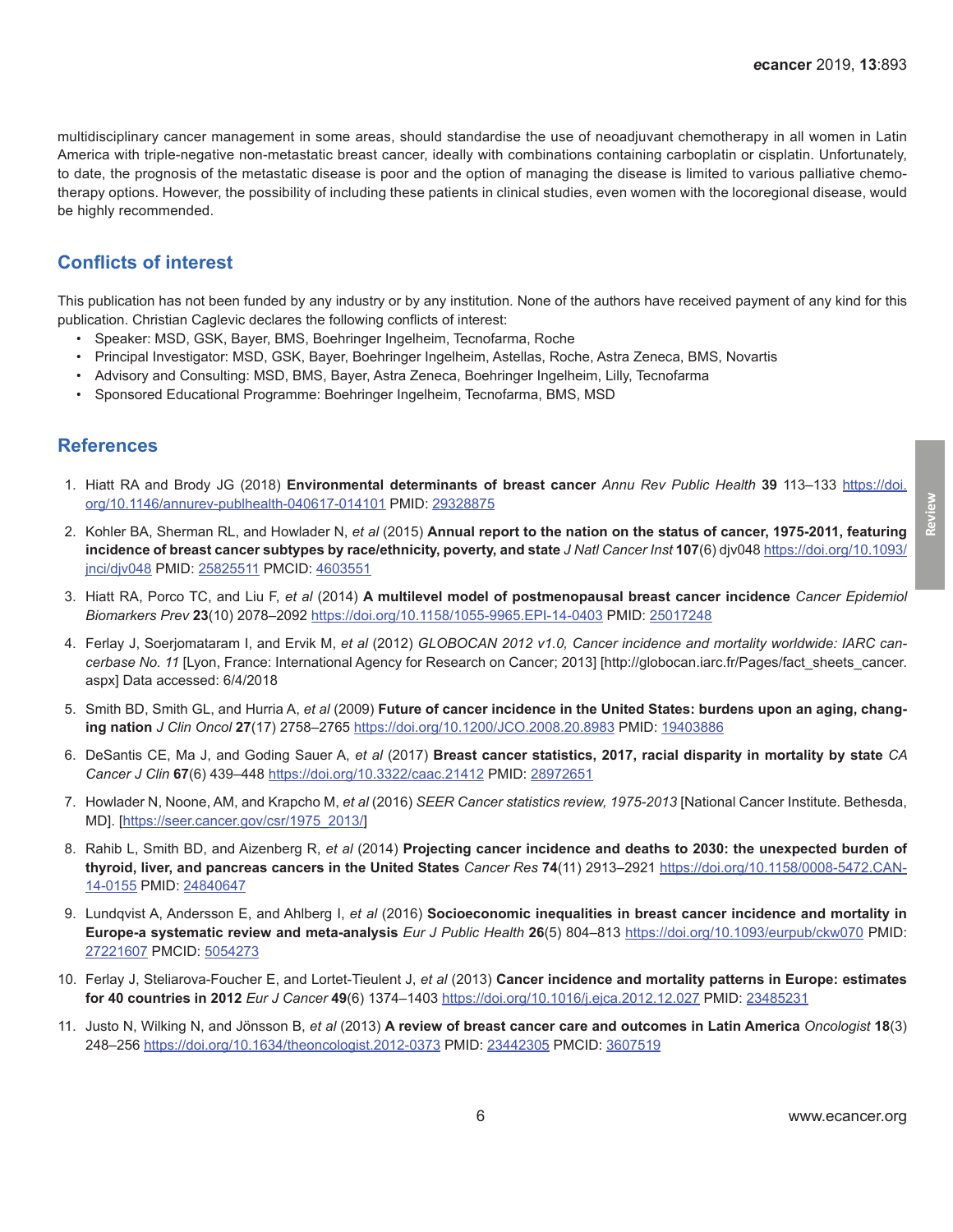**Review**

- <span id="page-6-0"></span>12. Anderson BO, [Yip CH,](https://www.ncbi.nlm.nih.gov/pubmed/?term=Yip CH%5BAuthor%5D&cauthor=true&cauthor_uid=18816619) and [Smith RA,](https://www.ncbi.nlm.nih.gov/pubmed/?term=Smith RA%5BAuthor%5D&cauthor=true&cauthor_uid=18816619) *et al* (2008) **Guideline implementation for breast healthcare in low-income and middleincome countries: overview of the Breast Health Global Initiative Global Summit 2007** *Cancer* **113**(8) 2221–2243 [https://doi.](https://doi.org/10.1002/cncr.23844) [org/10.1002/cncr.23844](https://doi.org/10.1002/cncr.23844) PMID: [18816619](http://www.ncbi.nlm.nih.gov/pubmed/18816619)
- 13. Goss PE, Lee BL, and Badovinac-Crnjevic T, *et al* (2013) **Planning cancer control in Latin America and the Caribbean** *Lancet Oncol* 2013 **14**(5) 391–436 [https://doi.org/10.1016/S1470-2045\(13\)70048-2](https://doi.org/10.1016/S1470-2045(13)70048-2) PMID: [23628188](http://www.ncbi.nlm.nih.gov/pubmed/23628188)
- 14. Lozano-Ascencio R, Gómez-Dantés H, and Lewis S, *et al* (2009) **Breast cancer trends in Latin America and the Caribbean** *Salud Publica Mex* **51**(2) s147–s156 <https://doi.org/10.1590/S0036-36342009000800004>
- 15. MTS P (2006) **Situación epidemiológica del cáncer de mama en Chile 1994–2003** *Rev Med ClinCondes* **17** 142–148
- 16. Freitas R Jr, [Freitas NM](https://www.ncbi.nlm.nih.gov/pubmed/?term=Freitas NM%5BAuthor%5D&cauthor=true&cauthor_uid=20676574), and [Curado MP](https://www.ncbi.nlm.nih.gov/pubmed/?term=Curado MP%5BAuthor%5D&cauthor=true&cauthor_uid=20676574), *et al* (2010) **Incidence trend for breast cancer among young women in Goiania, Brazil** *Sao Paulo Med J* **128**(2) 81–84<https://doi.org/10.1590/S1516-31802010000200007> PMID: [20676574](http://www.ncbi.nlm.nih.gov/pubmed/20676574)
- 17. Laura Itriago G, Nicolas Silva I, and Giovanna Cortes F (2013) **Cáncer en chile y el mundo: unamirada epidemiológica, presente y futuro** *Rev Med Clin Condes* **24**(4) 531–552
- 18. Carioli G, La Vecchia C, and Bertuccio P, *et al* (2017) **Cancer mortality predictions for 2017 in Latin America** *Ann Oncol* **28**(9) 2286–2297 <https://doi.org/10.1093/annonc/mdx301>PMID: [28911064](http://www.ncbi.nlm.nih.gov/pubmed/28911064)
- 19. World Health Organization (WHO) (2008) *The global burden of disease: 2004 summary tables. October 2008 update* (Geneva, Switzerland: World Health Organization)
- 20. Chile MDSD (2012) *Primer informe de registro poblacional de cancer en chile. Quinquenio 2003-2007. Unidad de vigilancia de enfermedades no transmisibles y estudios departamento de epidemiología división planificación sanitaria subsecretaría de salud pública* (Ministerio de salud de Chile) p 178
- 21. Perou CM, Sørlie T, and Eisen MB, *et al* (2000) **Molecular portraits of human breast tumours** *Nature* **406**(6797) 747–752 [https://](https://doi.org/10.1038/35021093) [doi.org/10.1038/35021093](https://doi.org/10.1038/35021093) PMID: [10963602](http://www.ncbi.nlm.nih.gov/pubmed/10963602)
- 22. Curigliano G, Burstein HJ, and Winer EP, *et al* (2017) **De-escalating and escalating treatments for early-stage breast cancer: the St. Gallen International Expert Consensus Conference on the Primary Therapy of Early Breast Cancer 2017** *Ann Oncol* **28**(8) 1700–1712 <https://doi.org/10.1093/annonc/mdx308>PMID: [28838210](http://www.ncbi.nlm.nih.gov/pubmed/28838210) PMCID: [6246241](http://www.ncbi.nlm.nih.gov/pmc/articles/PMC6246241)
- 23. Cheang MC, Martin M, and Nielsen TO, *et al* (2015) **Defining breast cancer intrinsic subtypes by quantitative receptor expression** *Oncology* **20** 474–482 <https://doi.org/10.1634/theoncologist.2014-0372>
- 24. Prat A, Adamo B, and Cheang MC, *et al* (2013) **Molecular characterization of basal-like and non-basal-like triple-negative breast cancer** *Oncology* **18** 123–133<https://doi.org/10.1634/theoncologist.2012-0397>
- 25. Lehmann BD, Jovanović B, and Chen X, et al (2016) **Refinement of triple-negative breast cancer molecular subtypes: implications for neoadjuvant chemotherapy selection** *PLoS One* **11**(6) e0157368 <https://doi.org/10.1371/journal.pone.0157368> PMID: [27310713](http://www.ncbi.nlm.nih.gov/pubmed/27310713) PMCID: [4911051](http://www.ncbi.nlm.nih.gov/pmc/articles/PMC4911051)
- 26. Boyle P (2012) **Triple-negative breast cancer: epidemiological considerations and recommendations** *Ann Oncol* **23**(6) 8–13 <https://doi.org/10.1093/annonc/mds187>
- 27. Foulkes WD, Smith IE, and Reis-Filho JS (2010) **Triple-negative breast cancer** *N Engl J Med* **363** 1938–1948 [https://doi.org/10.1056/](https://doi.org/10.1056/NEJMra1001389) [NEJMra1001389](https://doi.org/10.1056/NEJMra1001389) PMID: [21067385](http://www.ncbi.nlm.nih.gov/pubmed/21067385)
- 28. Dent R, Trudeau M, and Pritchard KI, *et al* (2007) **Triple-negative breast cancer: clinical features and patterns of recurrence** *Clin Cancer Res* **13**(15) 4429–4434<https://doi.org/10.1158/1078-0432.CCR-06-3045>PMID: [17671126](http://www.ncbi.nlm.nih.gov/pubmed/17671126)
- 29. Carey LA, Perou CM, and Livasy CA, *et al* (2006) **Race, breast cancer subtypes, and survival in the carolina breast cancer study** *JAMA* **295**(21) 2492 <https://doi.org/10.1001/jama.295.21.2492>PMID: [16757721](http://www.ncbi.nlm.nih.gov/pubmed/16757721)
- 30. Bauer KR, Brown M, and Cress RD, *et al* (2007) **Descriptive analysis of estrogen receptor (ER)-negative, progesterone receptor (PR)-negative, and HER2-negative invasive breast cancer, the so-called triple-negative phenotype: a population-based study from the california cancer registry** *Cancer* **109**(9) 1721–1728 <https://doi.org/10.1002/cncr.22618>PMID: [17387718](http://www.ncbi.nlm.nih.gov/pubmed/17387718)